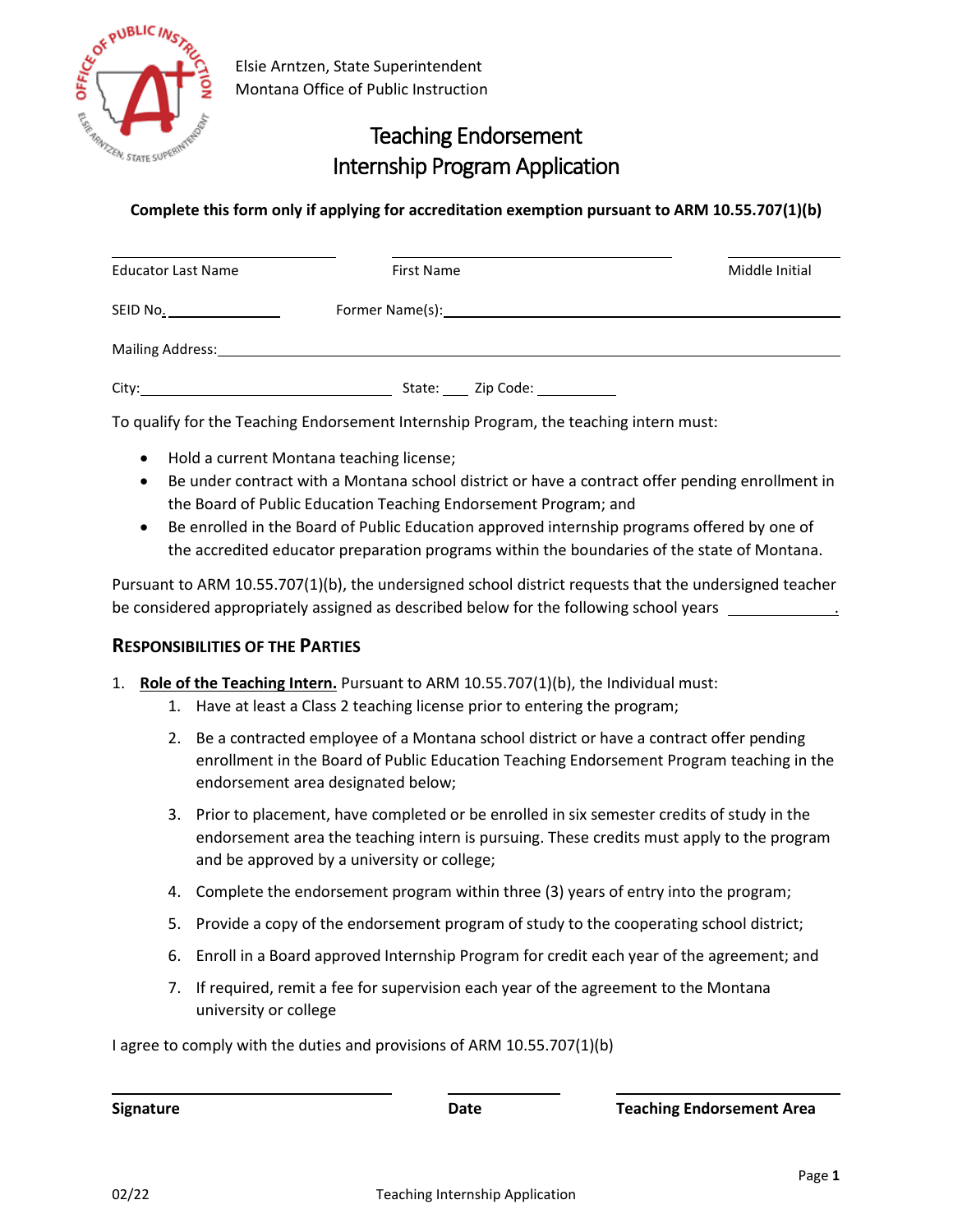- 2. **Role of the Cooperating School District.** Pursuant to ARM 10.55.707(1)(b), the Cooperating School District must:
	- 1. Allow the teaching intern to attend summer sessions, internship seminars, and professional development activities as specified by the internship agreement;
	- 2. Local school administrator shall provide on-site, ongoing supervision of the intern in the area of the designated endorsement;
	- 3. Agree to cooperate with the college or university in meeting the needs of the teaching intern;
	- 4. Report annually, as part of the OPI Annual Data Collection, the status of the teaching endorsement intern;
	- 5. Provide periodic supervision and training by a licensed teacher who is currently endorsed in the intern's prospective endorsement area; and
	- 6. When appropriate and feasible, the cooperating school district may agree to contribute to the tuition and supervision fees of the intern.

| <b>District</b>                               |             |                                 |
|-----------------------------------------------|-------------|---------------------------------|
| <b>Signature of Authorized Representative</b> | <b>Date</b> | <b>Type or Print Name/Title</b> |
| <b>Signature of Board Chair</b>               | <b>Date</b> | <b>Type or Print Name/Title</b> |

- 3. **Role of the Montana College or University**. Pursuant to ARM 10.55.707(1)(b), the Montana College/University must:
	- 1. Make provisions to provide the appropriate coursework or the acceptable approved equivalent that leads to endorsement;
	- 2. Provide periodic supervision and evaluation of the intern;
	- 3. Supply list of teaching interns to the Montana OPI Licensure Unit by the first Monday in October each year; and
	- 4. Notify the Montana OPI Licensure Unit of any change in status of the intern.

I agree to comply with the duties and provisions of ARM 10.55.707(1)(b)

**College/University**

**Signature Date Type or Print Name/Title**